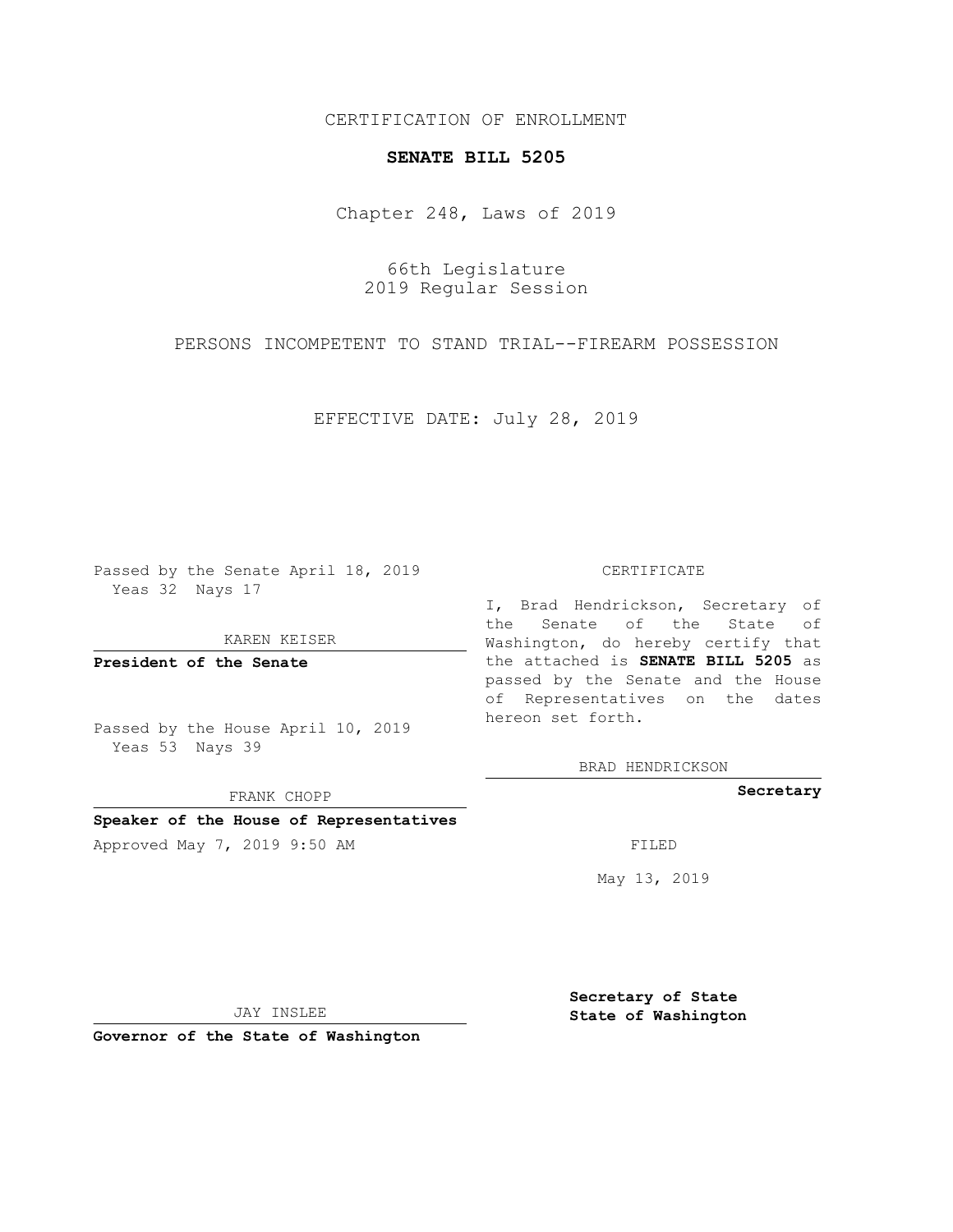## **SENATE BILL 5205**

AS AMENDED BY THE HOUSE

Passed Legislature - 2019 Regular Session

# **State of Washington 66th Legislature 2019 Regular Session**

**By** Senators Dhingra, King, Frockt, Zeiger, Pedersen, Das, Rolfes, Palumbo, Kuderer, Keiser, Wellman, Hunt, Mullet, and Saldaña

Read first time 01/16/19. Referred to Committee on Law & Justice.

1 AN ACT Relating to provisions governing firearms possession by 2 persons who have been found incompetent to stand trial and who have a 3 history of one or more violent acts; amending RCW 10.77.088, 4 9.41.040, and 9.41.047; and prescribing penalties.

5 BE IT ENACTED BY THE LEGISLATURE OF THE STATE OF WASHINGTON:

6 **Sec. 1.** RCW 10.77.088 and 2016 sp.s. c 29 s 411 are each amended 7 to read as follows:

8 (1)(a) If the defendant is charged with a nonfelony crime which 9 is a serious offense as identified in RCW 10.77.092 and found by the 10 court to be not competent, then the court:

11 (i) Shall commit the defendant to the custody of the secretary 12 who shall place such defendant in an appropriate facility of the 13 department for evaluation and treatment;

 (ii) May alternatively order the defendant to undergo evaluation and treatment at some other facility or provider as determined by the department, or under the guidance and control of a professional person. The facilities or providers may include community mental health providers or other local facilities that contract with the department and are willing and able to provide treatment under this section. During the 2015-2017 fiscal biennium, the department may contract with one or more cities or counties to provide competency

p. 1 SB 5205.SL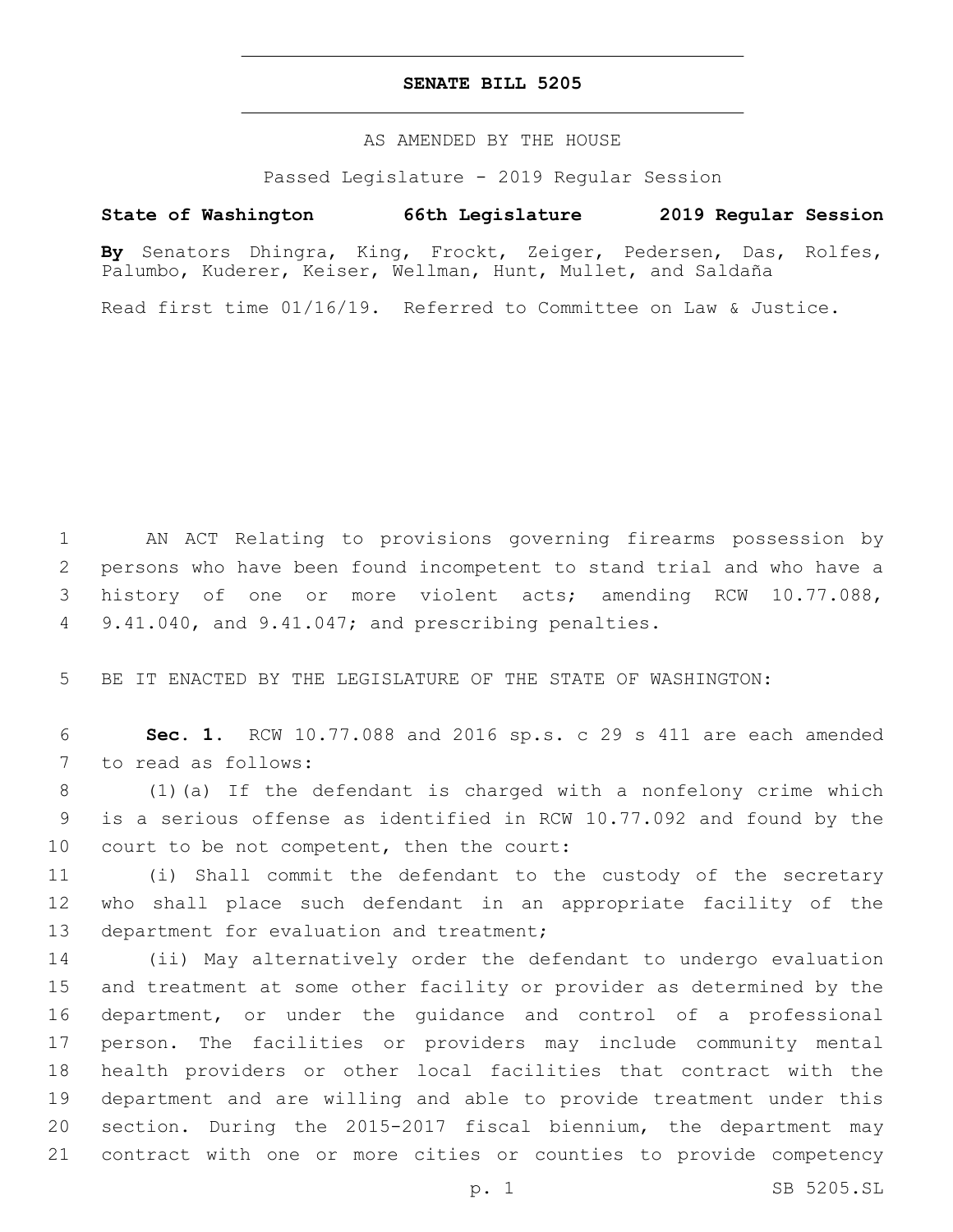restoration services in a city or county jail if the city or county jail is willing and able to serve as a location for competency restoration services and if the secretary determines that there is an emergent need for beds and documents the justification, including a plan to address the emergency. Patients receiving competency restoration services in a city or county jail must be physically separated from other populations at the jail and restoration treatment services must be provided as much as possible within a therapeutic environment. The placement under (a)(i) and (ii) of this subsection shall not exceed fourteen days in addition to any unused time of the evaluation under RCW 10.77.060. The court shall compute this total period and include its computation in the order. The fourteen-day period plus any unused time of the evaluation under RCW 10.77.060 shall be considered to include only the time the defendant is actually at the facility and shall be in addition to reasonable 16 time for transport to or from the facility;

 (iii) May alternatively order that the defendant be placed on conditional release for up to ninety days for mental health treatment 19 and restoration of competency; or

(iv) May order any combination of this subsection.

 (b) If the court has determined or the parties agree that the defendant is unlikely to regain competency, the court may dismiss the charges without prejudice without ordering the defendant to undergo restoration treatment, in which case the court shall order that the defendant be referred for evaluation for civil commitment in the 26 manner provided in (c) of this subsection.

 (c)(i) If the proceedings are dismissed under RCW 10.77.084 and the defendant was on conditional release at the time of dismissal, the court shall order the designated crisis responder within that county to evaluate the defendant pursuant to chapter 71.05 RCW. The evaluation may be conducted in any location chosen by the 32 professional.

 (ii) If the defendant was in custody and not on conditional release at the time of dismissal, the defendant shall be detained and sent to an evaluation and treatment facility for up to seventy-two hours, excluding Saturdays, Sundays, and holidays, for evaluation for purposes of filing a petition under chapter 71.05 RCW. The seventy- two hour period shall commence upon the next nonholiday weekday following the court order and shall run to the end of the last nonholiday weekday within the seventy-two-hour period.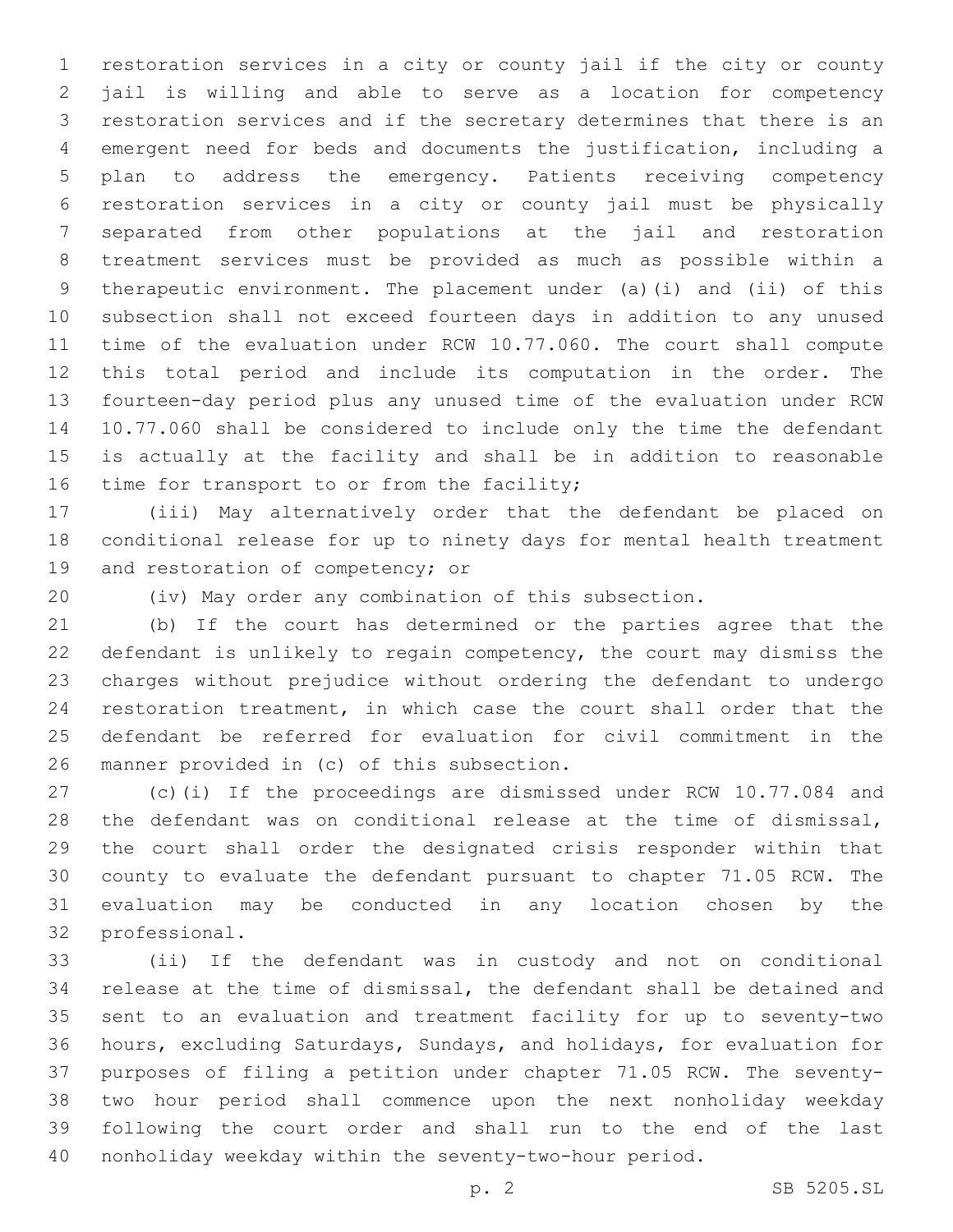(2) If the defendant is charged with a nonfelony crime that is 2 not a serious offense as defined in RCW  $10.77.092$  (( $\div$ )) and found by 3 the court to be not competent, the court may stay or dismiss proceedings and detain the defendant for sufficient time to allow the designated crisis responder to evaluate the defendant and consider initial detention proceedings under chapter 71.05 RCW. The court must give notice to all parties at least twenty-four hours before the dismissal of any proceeding under this subsection, and provide an opportunity for a hearing on whether to dismiss the proceedings.

 (3) If at any time the court dismisses charges under subsection (1) or (2) of this section, the court shall make a finding as to 12 whether the defendant has a history of one or more violent acts. If 13 the court so finds, the defendant is barred from the possession of firearms until a court restores his or her right to possess a firearm under RCW 9.41.047. The court shall state to the defendant and 16 provide written notice that the defendant is barred from the possession of firearms and that the prohibition remains in effect until a court restores his or her right to possess a firearm under RCW 9.41.047.

 **Sec. 2.** RCW 9.41.040 and 2018 c 234 s 1 are each amended to read 21 as follows:

 (1)(a) A person, whether an adult or juvenile, is guilty of the crime of unlawful possession of a firearm in the first degree, if the person owns, has in his or her possession, or has in his or her control any firearm after having previously been convicted or found not guilty by reason of insanity in this state or elsewhere of any 27 serious offense as defined in this chapter.

 (b) Unlawful possession of a firearm in the first degree is a class B felony punishable according to chapter 9A.20 RCW.

 (2)(a) A person, whether an adult or juvenile, is guilty of the crime of unlawful possession of a firearm in the second degree, if the person does not qualify under subsection (1) of this section for the crime of unlawful possession of a firearm in the first degree and the person owns, has in his or her possession, or has in his or her control any firearm:35

 (i) After having previously been convicted or found not guilty by reason of insanity in this state or elsewhere of any felony not specifically listed as prohibiting firearm possession under subsection (1) of this section, or any of the following crimes when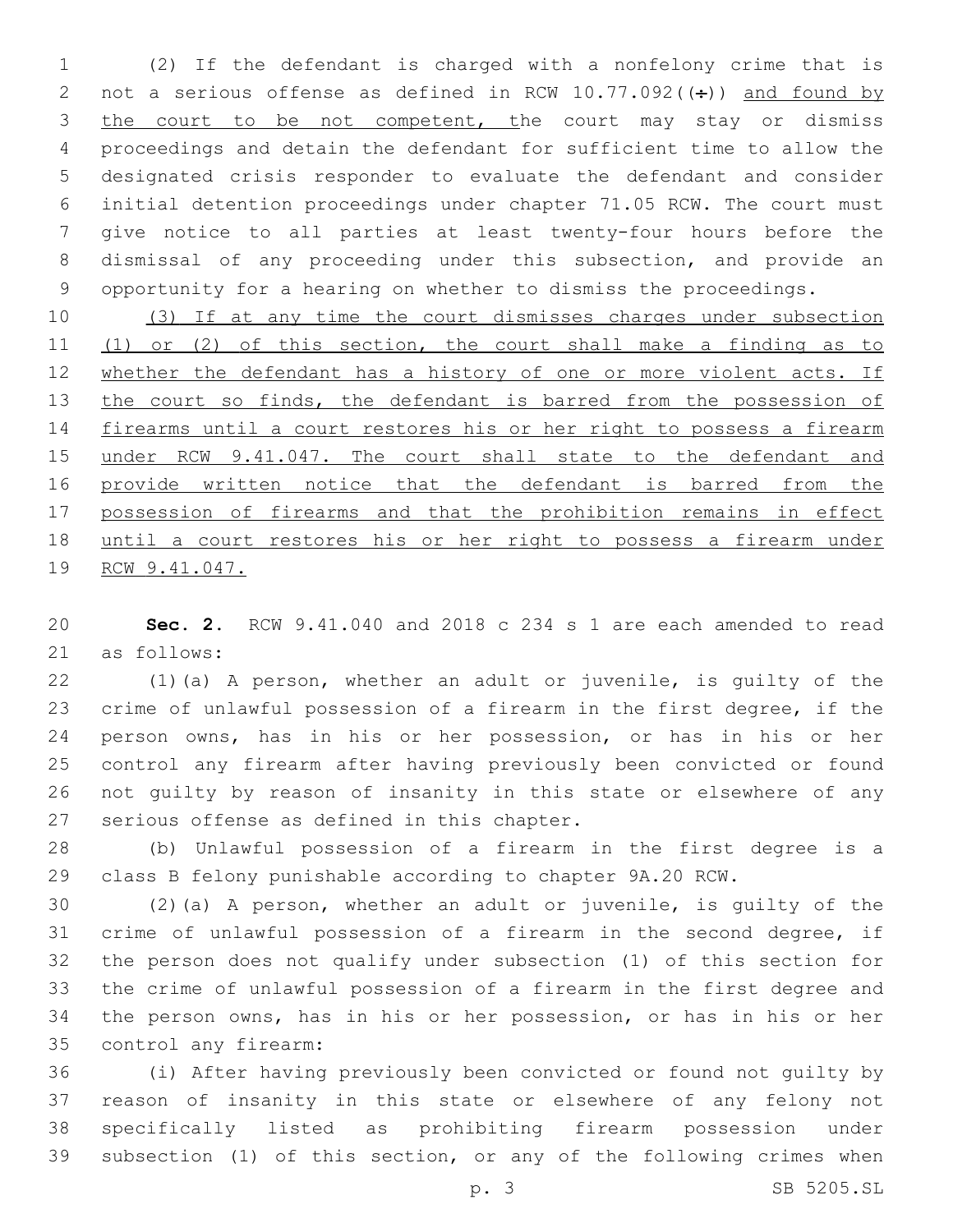committed by one family or household member against another, committed on or after July 1, 1993: Assault in the fourth degree, coercion, stalking, reckless endangerment, criminal trespass in the first degree, or violation of the provisions of a protection order or no-contact order restraining the person or excluding the person from a residence (RCW 26.50.060, 26.50.070, 26.50.130, or 10.99.040);

 (ii) After having previously been convicted or found not guilty by reason of insanity in this state or elsewhere of harassment when committed by one family or household member against another, 10 committed on or after June 7, 2018;

 (iii) During any period of time that the person is subject to a court order issued under chapter 7.90, 7.92, 9A.46, 10.14, 10.99, 26.09, 26.10, ((26.26)) 26.26B, or 26.50 RCW that:

 (A) Was issued after a hearing of which the person received actual notice, and at which the person had an opportunity to 16 participate;

 (B) Restrains the person from harassing, stalking, or threatening an intimate partner of the person or child of the intimate partner or person, or engaging in other conduct that would place an intimate partner in reasonable fear of bodily injury to the partner or child; 21 and

 (C)(I) Includes a finding that the person represents a credible threat to the physical safety of the intimate partner or child; and

 (II) By its terms, explicitly prohibits the use, attempted use, or threatened use of physical force against the intimate partner or child that would reasonably be expected to cause bodily injury;

 (iv) After having previously been involuntarily committed for mental health treatment under RCW 71.05.240, 71.05.320, 71.34.740, 71.34.750, chapter 10.77 RCW, or equivalent statutes of another jurisdiction, unless his or her right to possess a firearm has been 31 restored as provided in RCW 9.41.047;

 (v) After dismissal of criminal charges based on incompetency to stand trial under RCW 10.77.088 when the court has made a finding indicating that the defendant has a history of one or more violent acts, unless his or her right to possess a firearm has been restored as provided in RCW 9.41.047;

37 (vi) If the person is under eighteen years of age, except as 38 provided in RCW 9.41.042; and/or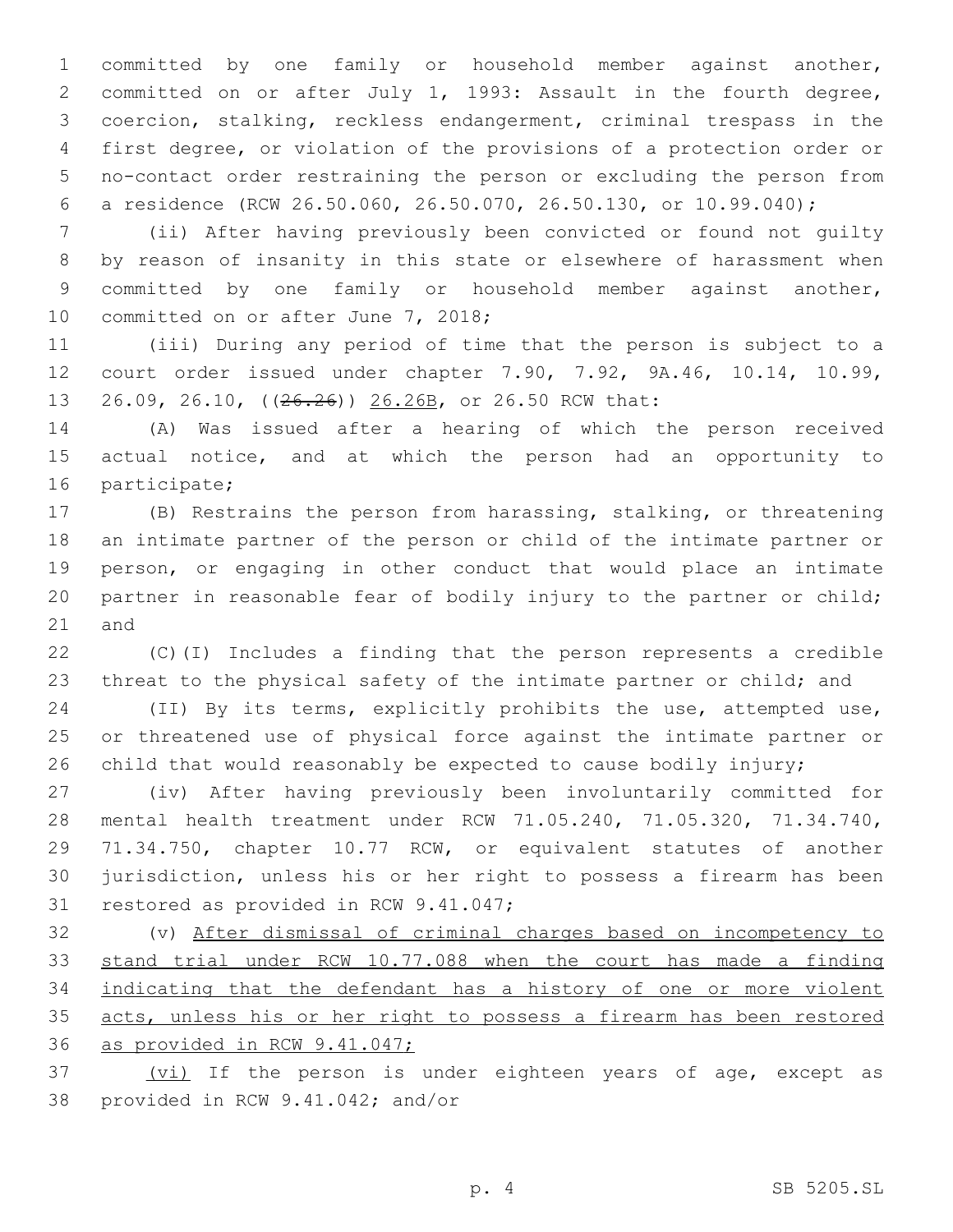1 (((vi)) (vii) If the person is free on bond or personal recognizance pending trial, appeal, or sentencing for a serious 3 offense as defined in RCW 9.41.010.

 (b) (a)(iii) of this subsection does not apply to a sexual assault protection order under chapter 7.90 RCW if the order has been modified pursuant to RCW 7.90.170 to remove any restrictions on 7 firearm purchase, transfer, or possession.

 (c) Unlawful possession of a firearm in the second degree is a class C felony punishable according to chapter 9A.20 RCW.

 (3) Notwithstanding RCW 9.41.047 or any other provisions of law, as used in this chapter, a person has been "convicted", whether in an adult court or adjudicated in a juvenile court, at such time as a plea of guilty has been accepted, or a verdict of guilty has been filed, notwithstanding the pendency of any future proceedings including but not limited to sentencing or disposition, post-trial or post-fact-finding motions, and appeals. Conviction includes a dismissal entered after a period of probation, suspension or deferral of sentence, and also includes equivalent dispositions by courts in jurisdictions other than Washington state. A person shall not be precluded from possession of a firearm if the conviction has been the subject of a pardon, annulment, certificate of rehabilitation, or other equivalent procedure based on a finding of the rehabilitation of the person convicted or the conviction or disposition has been the subject of a pardon, annulment, or other equivalent procedure based on a finding of innocence. Where no record of the court's disposition of the charges can be found, there shall be a rebuttable presumption 27 that the person was not convicted of the charge.

 (4)(a) Notwithstanding subsection (1) or (2) of this section, a person convicted or found not guilty by reason of insanity of an offense prohibiting the possession of a firearm under this section other than murder, manslaughter, robbery, rape, indecent liberties, arson, assault, kidnapping, extortion, burglary, or violations with respect to controlled substances under RCW 69.50.401 and 69.50.410, who received a probationary sentence under RCW 9.95.200, and who received a dismissal of the charge under RCW 9.95.240, shall not be precluded from possession of a firearm as a result of the conviction or finding of not guilty by reason of insanity. Notwithstanding any other provisions of this section, if a person is prohibited from possession of a firearm under subsection (1) or (2) of this section and has not previously been convicted or found not guilty by reason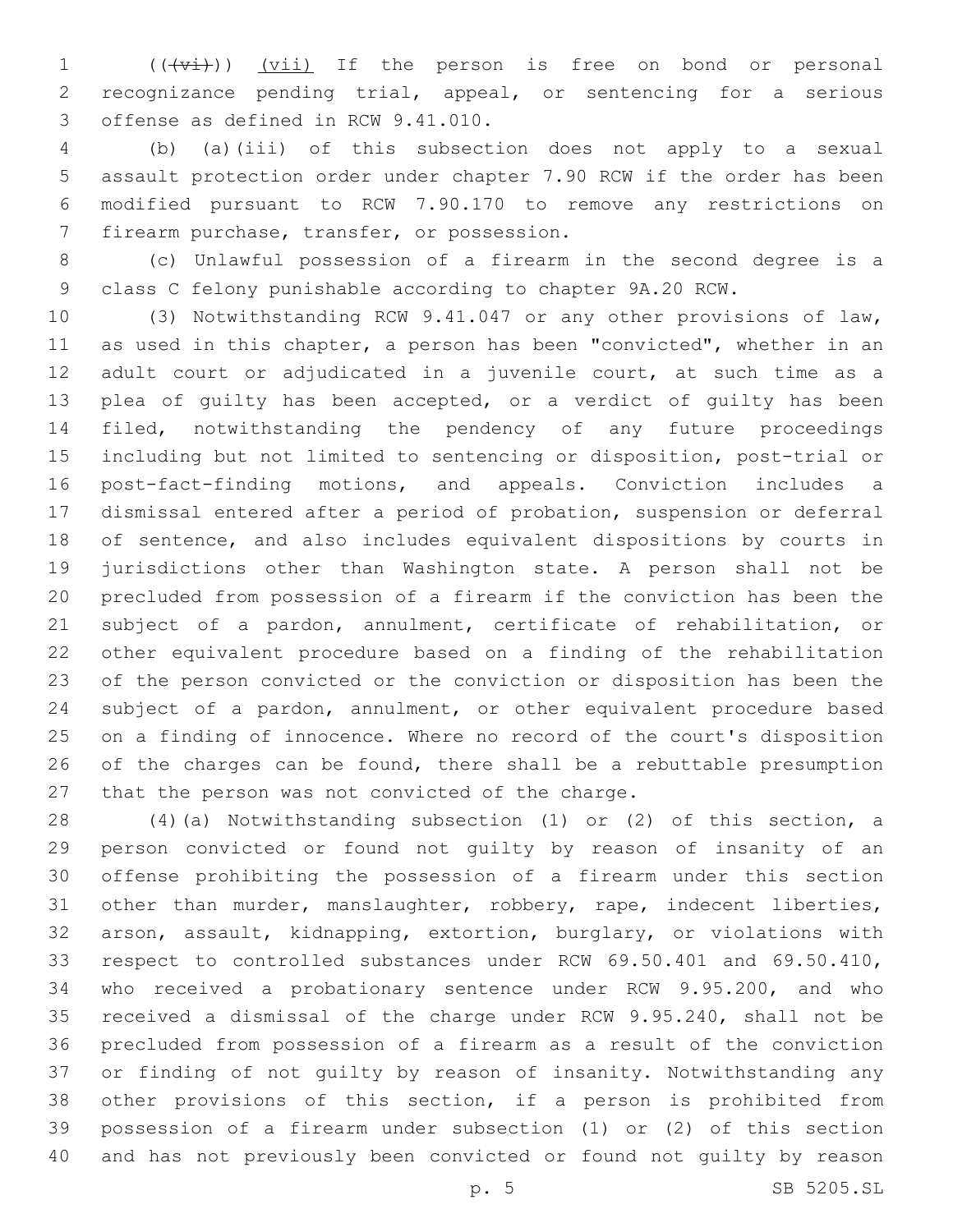of insanity of a sex offense prohibiting firearm ownership under subsection (1) or (2) of this section and/or any felony defined under any law as a class A felony or with a maximum sentence of at least twenty years, or both, the individual may petition a court of record to have his or her right to possess a firearm restored:

(i) Under RCW 9.41.047; and/or6

 (ii)(A) If the conviction or finding of not guilty by reason of insanity was for a felony offense, after five or more consecutive years in the community without being convicted or found not guilty by reason of insanity or currently charged with any felony, gross misdemeanor, or misdemeanor crimes, if the individual has no prior felony convictions that prohibit the possession of a firearm counted as part of the offender score under RCW 9.94A.525; or

 (B) If the conviction or finding of not guilty by reason of insanity was for a nonfelony offense, after three or more consecutive years in the community without being convicted or found not guilty by reason of insanity or currently charged with any felony, gross misdemeanor, or misdemeanor crimes, if the individual has no prior felony convictions that prohibit the possession of a firearm counted as part of the offender score under RCW 9.94A.525 and the individual 21 has completed all conditions of the sentence.

 (b) An individual may petition a court of record to have his or her right to possess a firearm restored under (a) of this subsection (4) only at:24

 (i) The court of record that ordered the petitioner's prohibition 26 on possession of a firearm; or

 (ii) The superior court in the county in which the petitioner 28 resides.

 (5) In addition to any other penalty provided for by law, if a person under the age of eighteen years is found by a court to have possessed a firearm in a vehicle in violation of subsection (1) or (2) of this section or to have committed an offense while armed with a firearm during which offense a motor vehicle served an integral function, the court shall notify the department of licensing within twenty-four hours and the person's privilege to drive shall be revoked under RCW 46.20.265, unless the offense is the juvenile's first offense in violation of this section and has not committed an offense while armed with a firearm, an unlawful possession of a firearm offense, or an offense in violation of chapter 66.44, 69.52, 40 69.41, or 69.50 RCW.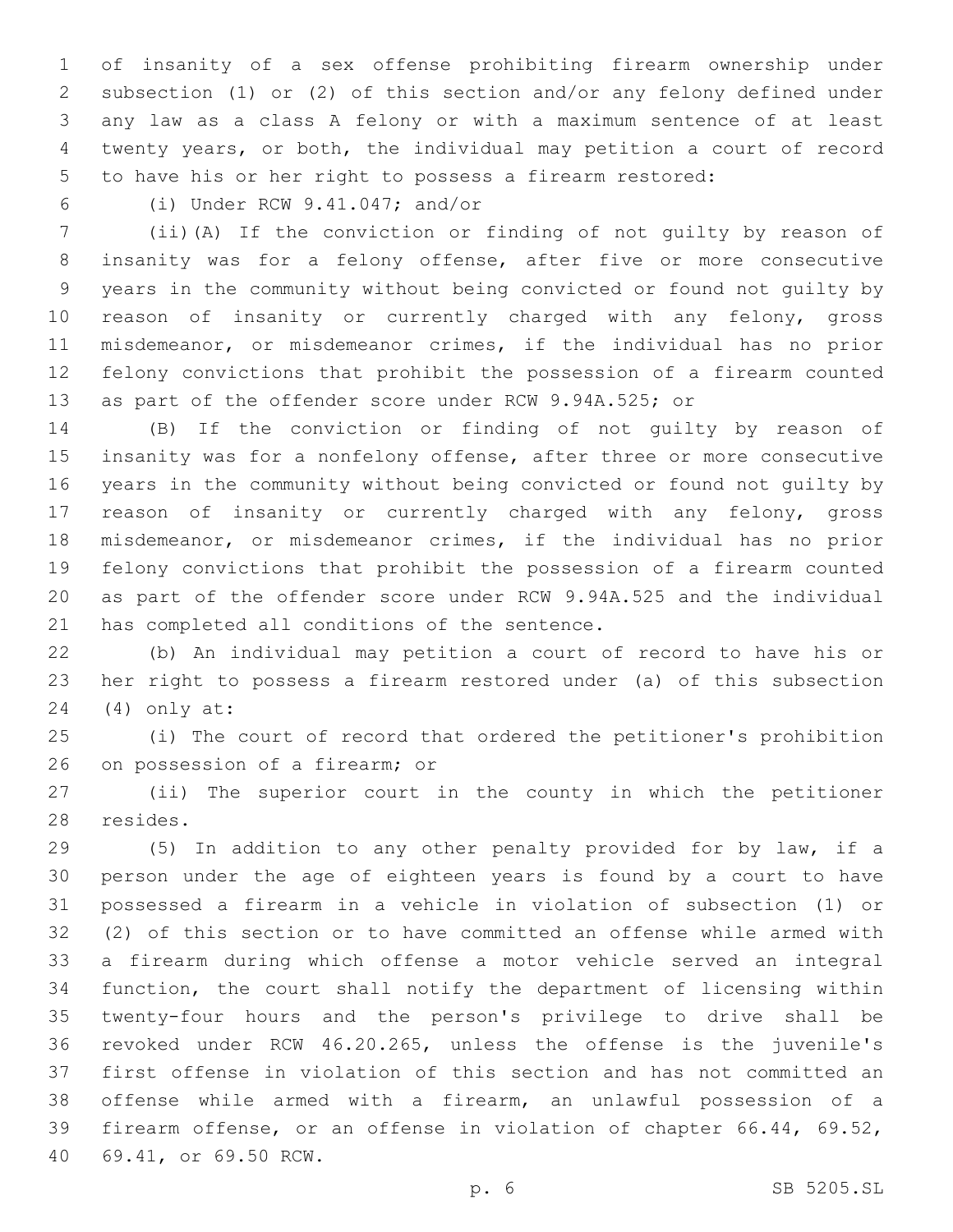(6) Nothing in chapter 129, Laws of 1995 shall ever be construed or interpreted as preventing an offender from being charged and subsequently convicted for the separate felony crimes of theft of a firearm or possession of a stolen firearm, or both, in addition to being charged and subsequently convicted under this section for unlawful possession of a firearm in the first or second degree. Notwithstanding any other law, if the offender is convicted under this section for unlawful possession of a firearm in the first or second degree and for the felony crimes of theft of a firearm or possession of a stolen firearm, or both, then the offender shall serve consecutive sentences for each of the felony crimes of 12 conviction listed in this subsection.

 (7) Each firearm unlawfully possessed under this section shall be 14 a separate offense.

 (8) For purposes of this section, "intimate partner" includes: A spouse, a domestic partner, a former spouse, a former domestic partner, a person with whom the restrained person has a child in common, or a person with whom the restrained person has cohabitated or is cohabitating as part of a dating relationship.

 **Sec. 3.** RCW 9.41.047 and 2018 c 201 s 6001 are each amended to 21 read as follows:

 (1)(a) At the time a person is convicted or found not guilty by reason of insanity of an offense making the person ineligible to possess a firearm, or at the time a person is committed by court order under RCW 71.05.240, 71.05.320, 71.34.740, 71.34.750, or 26 chapter 10.77 RCW for mental health treatment, or at the time that charges are dismissed based on incompetency to stand trial under RCW 10.77.088 and the court makes a finding that the person has a history 29 of one or more violent acts, the convicting or committing court, or court that dismisses charges, shall notify the person, orally and in writing, that the person must immediately surrender any concealed pistol license and that the person may not possess a firearm unless his or her right to do so is restored by a court of record. For purposes of this section a convicting court includes a court in which a person has been found not guilty by reason of insanity.

 (b) The ((convicting or committing)) court shall forward within 37 three judicial days after conviction  $((\theta \hat{r}))_L$  entry of the commitment 38 order, or dismissal of charges, a copy of the person's driver's license or identicard, or comparable information, along with the date

p. 7 SB 5205.SL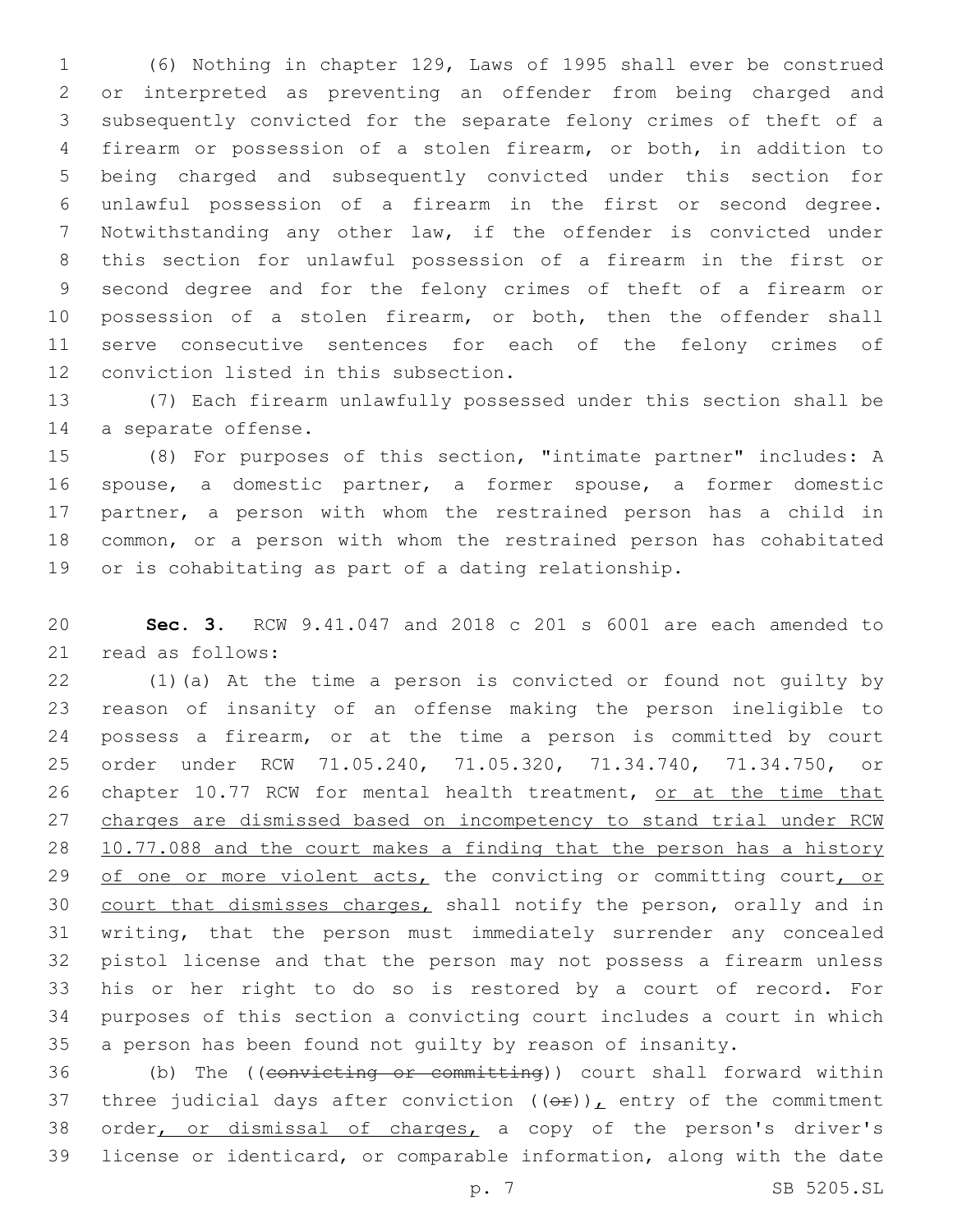1 of conviction or commitment, or date charges are dismissed, to the department of licensing. When a person is committed by court order under RCW 71.05.240, 71.05.320, 71.34.740, 71.34.750, or chapter 10.77 RCW, for mental health treatment, or when a person's charges are dismissed based on incompetency to stand trial under RCW 10.77.088 and the court makes a finding that the person has a history 7 of one or more violent acts, the ((committing)) court also shall forward, within three judicial days after entry of the commitment order, or dismissal of charges, a copy of the person's driver's license, or comparable information, along with the date of commitment 11 or date charges are dismissed, to the national instant criminal background check system index, denied persons file, created by the federal Brady handgun violence prevention act (P.L. 103-159). The petitioning party shall provide the court with the information required. If more than one commitment order is entered under one cause number, only one notification to the department of licensing and the national instant criminal background check system is 18 required.

 (2) Upon receipt of the information provided for by subsection (1) of this section, the department of licensing shall determine if 21 the convicted or committed person, or the person whose charges are 22 dismissed based on incompetency to stand trial, has a concealed pistol license. If the person does have a concealed pistol license, the department of licensing shall immediately notify the license- issuing authority which, upon receipt of such notification, shall 26 immediately revoke the license.

 (3)(a) A person who is prohibited from possessing a firearm, by reason of having been involuntarily committed for mental health treatment under RCW 71.05.240, 71.05.320, 71.34.740, 71.34.750, chapter 10.77 RCW, or equivalent statutes of another jurisdiction, or because the person's charges were dismissed based on incompetency to stand trial under RCW 10.77.088 and the court made a finding that the 33 person has a history of one or more violent acts, may, upon discharge, petition the superior court to have his or her right to 35 possess a firearm restored.

 (b) The petition must be brought in the superior court that 37 ordered the involuntary commitment or dismissed the charges based on incompetency to stand trial or the superior court of the county in 39 which the petitioner resides.